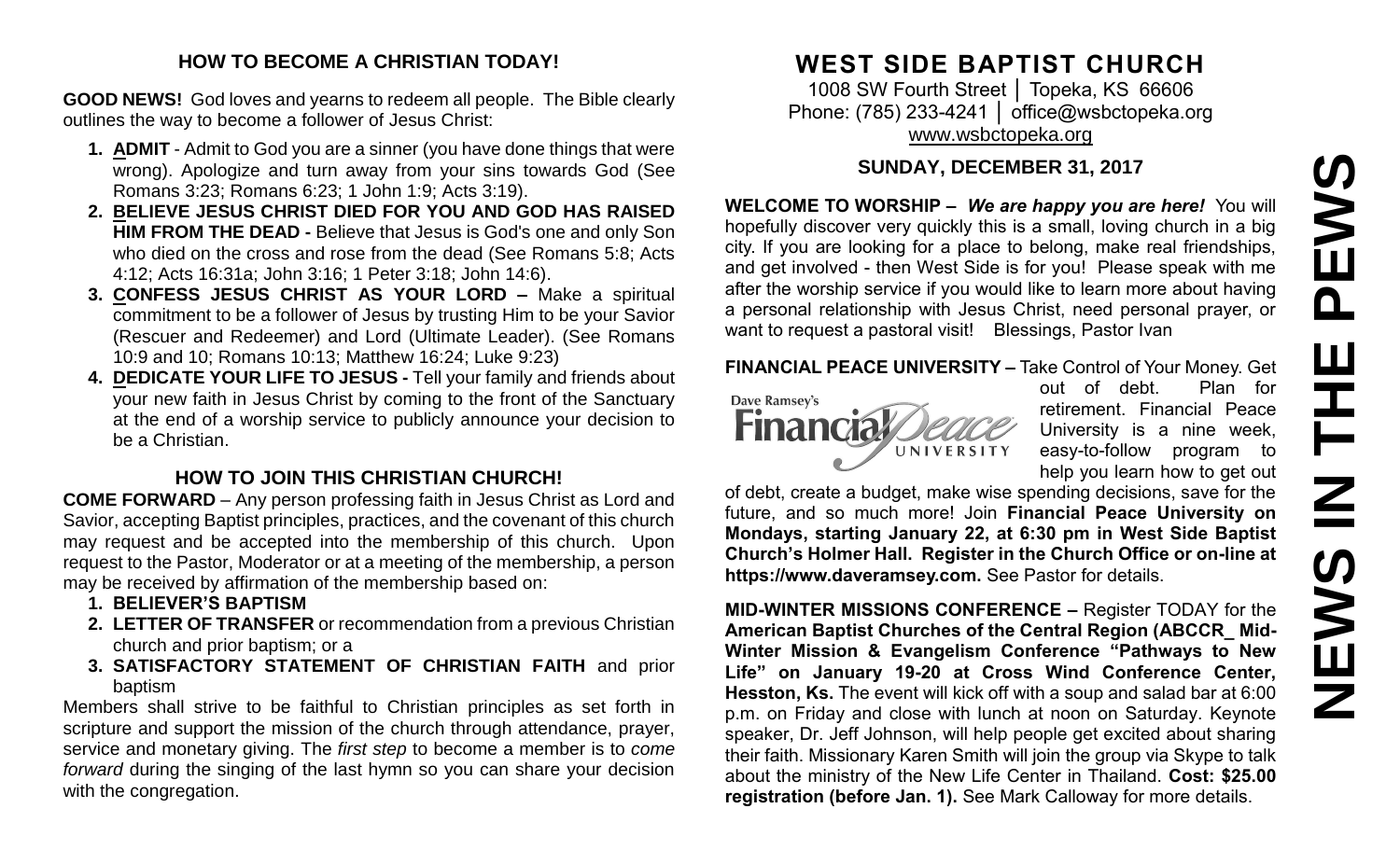#### **BREAKFAST ON SUNDAYS** – Sign-up if you plan to attend the free



breakfasts on Sunday mornings in the Fellowship Hall starting at 8:30 am. All ages are welcome to eat for free. Coffee and donuts will be served on December 31, 2017.

**BIBLE STUDY –** Come for the free one-hour small group study of the biblical book **"EZEKIEL" on Wednesdays at 10:30 am in Holmer Hall**. The Bible study is taught start-tofinish ("lectio continua"), no previous experience necessary. Bible studies are free and open to the public.



**CONTEMPORARY WORSHIP SERVICE – 4:00 pm** We will sing contemporary songs, and Pastor will share a study from the Bible. Come in comfortable, casual clothes. No Evening Worship on December 31 – Happy New Year!

**FRUIT & VEGETABLE FOOD PANTRY –** Free bread, fruits, and vegetables on **Wednesdays from 4:00 pm to 6:00 pm** or while supplies last at West Side Baptist Church, 1008 SW 4th St., Topeka. Program eligibility: Households in Topeka area (zip code 66601-66619). ID required: a piece of US Mail with client's name and current address for identification. One household per address. All food is available no cost We have shared 26,000 pounds of food with 1,700 families (6,000 persons) in 2017.

#### **WORLD MISSION CONFERENCE** – Plan

now to attend the **World Mission Conference this next summer (Wednesday, July 4 thru Saturday, 7, 2018) at the American Baptist Assembly**



**in Green Lake, Wisconsin sponsored by our ABCUSA International Ministries (IM)**. Discover how International Ministries global servants and partners make disciples for Jesus Christ through ministries of health and wellness, economic and community development, and the abolition of human trafficking. Learn valuable cross-cultural and evangelistic skills by attending workshops. This is an amazing event! Registration deadline: June 1.

#### **WEEKLY CALENDAR**

#### **SUNDAY, DECEMBER 31 NEW YEARS EVE**

| $8:30 \text{ am}$ | Breakfast – Coffee and Donuts (HH) |
|-------------------|------------------------------------|
| $9:15 \text{ am}$ | <b>Sunday School</b>               |
| $10:30$ am        | Worship (S)                        |
|                   | No Evening Service                 |

#### **MONDAY, JANUARY 1 HAPPY NEW YEAR – OFFICE CLOSED**

 No Baby Closet Ministry No Capital City Men's Chorus (FH)

#### **TUESDAY, JANUARY 2**

| $5:30 \text{ pm}$ | Lady's Night Out @ Paisano's  |
|-------------------|-------------------------------|
| $6:00 \text{ pm}$ | Men's Night Out @ Schlotsky's |

#### **WEDNESDAY, JANUARY 3**

|  | $10:30$ am       | Bible Study (HH)                       |
|--|------------------|----------------------------------------|
|  | $4:00 - 6:00$ pm | Fruit & Vegetable Food Pantry (FH)     |
|  | $4:30 - 7:00$ pm | <b>Baby Closet Ministry</b>            |
|  |                  | No Open Gym Time                       |
|  |                  | No Meal - Holiday Break                |
|  |                  | No WWW Kids Bible Club and Adult Study |
|  | $7:00$ pm        | Choir Rehearsal (S)                    |
|  |                  |                                        |

#### **THURSDAY, JANUARY 4**

1:00 – 3:00 pm Baby Closet

#### **FRIDAY, JANUARY 5**

#### **SATURDAY, JANUARY 6**

1:00 pm Worship Team Rehearsal (S)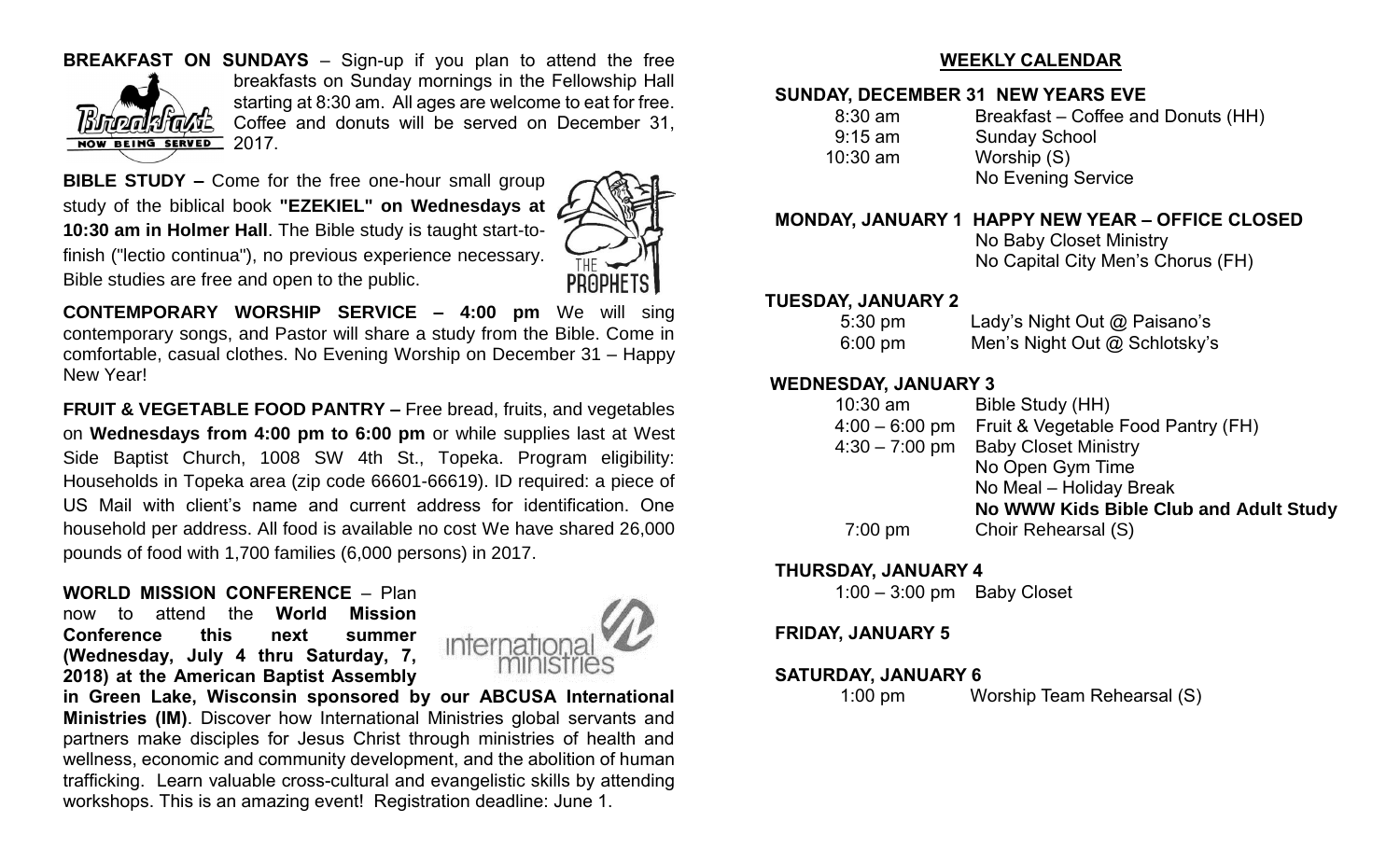### **IN OUR THOUGHTS AND PRAYERS**

Joe Abby – Healing for health concerns (Pat Abby's husband) Mark Arnold – Cancer, chemotherapy and bone marrow transplant Albert Carpenter – Healing for health issues (Harry and Pat's son) Pat and Harry Carpenter – Healing for health issues Susan Carpenter – Healing (Harry and Pat's daughter in law) Esther and Laura Carrier – Healing for health concerns \*June Cunningham – Healing for health concerns \*Gerald Haney - \*Russ Hunter – Healing for health issues (Fran's husband) \*Mary Lou Johnson – Healing for health concerns \*Alice Kieffer – Healing for health concerns \*Karen Kirby – Healing for health concerns \*Reginald Kirby – Healing for health concerns \*Etta Landis – Healing for health concerns (Legend at Capital Ridge) Ernie and Judy Longstaff - Healing for health concerns Hilda Lundgren – Healing for health concerns (Brewster Place) \*Madeleine Martinson – Healing for health concerns \*Mae Martin – Healing for health concerns Nancy May – Healing for health concerns Marie Merrifield – Healing for health concerns Rogene Moody – Healing for health concerns Don Morris – Healing for health concerns Ken Paslay – Healing for health concerns Sonny Payne – Healing for health concerns (Clarence Payne's brother) \*Juanita Plankinton – Healing for health concerns \*Jeffery Runyan – Healing for health concerns \*Hazel Smith-Tindall – Healing for health concerns Marianne Spano – Healing for health concerns Keith Springer – Healing (Marianne Spano's brother) Lola Zab – Healing for health concerns (Marianne Spano's sister) US Military personnel and Veterans

*\*Homebound*

#### **AGAPE FUND (COMMUNION OFFERING)** - Thank you to the **Ward-Meade**



**Neighborhood Improvement Association (NIA) for donating their \$450.00 in Chili Feed profits to WSBC's Agape Fund** to assist families in the neighborhood during the month of December. We were able to help four families with children at Meadows Elementary School with this money. Plus, we were able to help three additional families with rent and utility bills from funds donated by

the church. **The total amount disbursed in December was \$639.44.** West Side Baptist Church receive a benevolence offering for the Agape Fund the first Sunday of each month after Holy Communion. These funds are shared with persons in financial need. Please see the Pastor or the Church Office to complete an Application for Assistance.

**RETIRED MINISTERS AND MISSIONARIES OFFERING (RMMO) –** West Side will receive its annual offering for **retired ministers and missionaries** during the month of December. Help our denomination say, "thank you," to all our



Retired Ministers & **Missionaries** Offering 2017

retired ministers and missionaries this Christmas with a generous gift to the RMMO! Please join us in honoring God's committed servants by donating to the Retired Ministers and Missionaries Offering. **We have received \$805.00 towards our goal of \$1,500.00.** 

**YEAR-END DONATIONS –** Please consider giving an End-of-the-Year financial gift by mail or in person. West Side Baptist Church is registered 501(c)(3) not-for-profit religious organization under the Internal Revenue Code. Donations may be tax deductible as provided by law. **All donations for 2017 must be received on or before December 31 to be included in your Financial Giving statement.** See our Stewardship Secretary, Bill Merrifield, or Church Treasurer, Nancy Lindberg, with any questions.